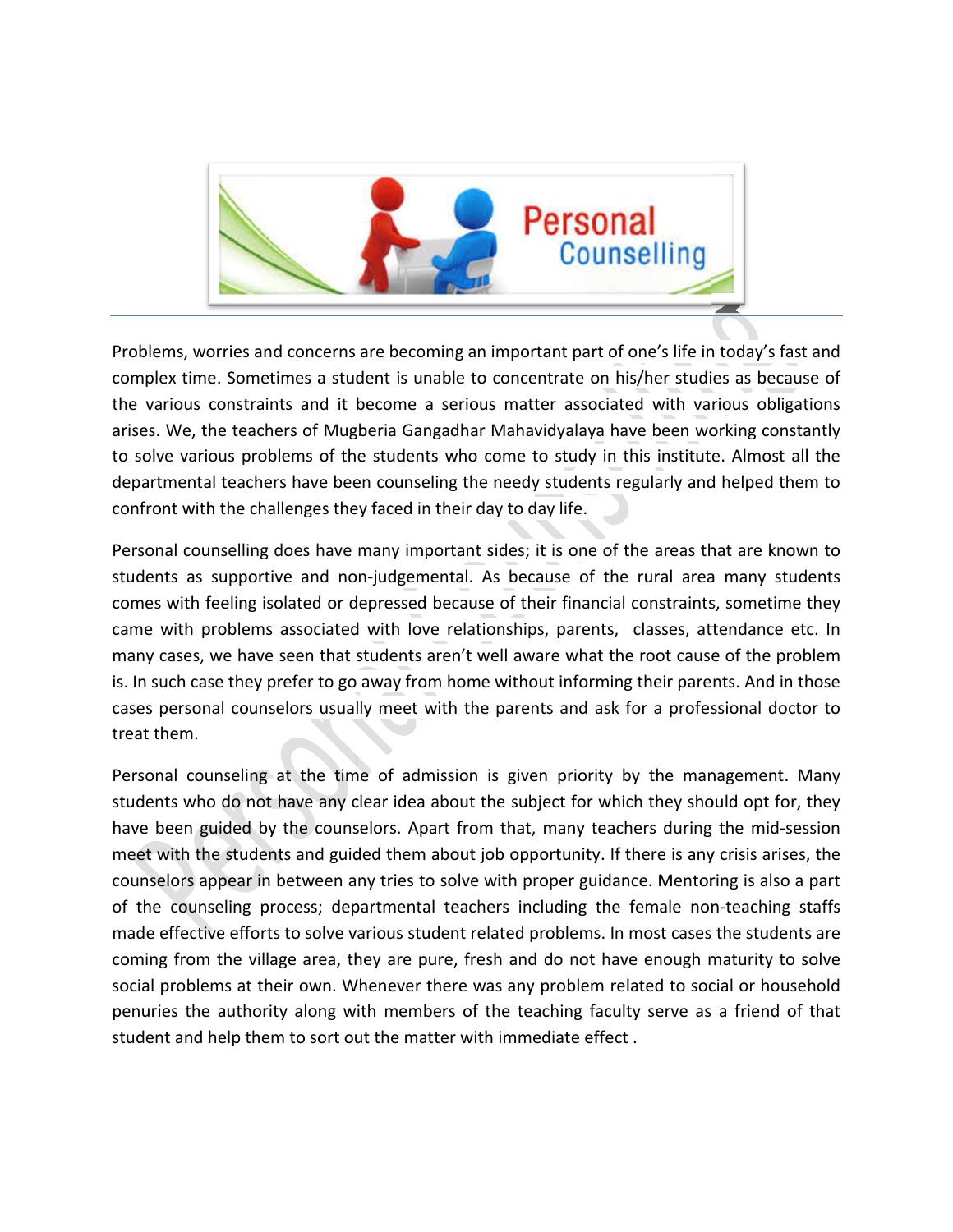| SI.            |                    |                           |                               | Date of    |
|----------------|--------------------|---------------------------|-------------------------------|------------|
| No.            | Department         | Name of Teachers          | Designation                   | Joining    |
| $\mathbf 1$    | Commerce           | Dr. Swapan Kumar Misra    | Principal                     | 25.04.2008 |
| $\overline{2}$ | Commerce           | Abani Kumar Tripathy      | AssociateProfessor            | 24.01.1986 |
| 3              | Commerce           | Dr. Soumen Das            | <b>Assistant Professor</b>    | 08.11.2016 |
| 4              | Bengali            | Dr. Swapan Kumar Sarkar   | AssociateProfessor            | 27.09.1988 |
| 5              | Bengali            | Dr.Pintu Roy Chowdhury    | <b>Assistant Professor</b>    | 16.12.2014 |
| 6              | Bengali            | Dr. Goutam Barman         | <b>Assistant Professor</b>    | 01.06.2017 |
|                |                    |                           | <b>Assistant Professor(GB</b> |            |
| 7              | Bengali            | Subhajit Maity            | Approved)                     | 26.07.2018 |
| 8              | Philosophy         | Dr. Subhas Chandra        | AssociateProfessor            | 22.12.1999 |
| 9              | Philosophy         | Alok Ranjan Khatua        | <b>Assistant Professor</b>    | 30.03.2010 |
| 10             | Pol. Science       | Jonaki Biswas             | AssociateProfessor            | 02.04.2002 |
| 11             | Pol. Science       | Jyoti Mitra               | <b>Assistant Professor</b>    | 27.03.2010 |
| 12             | Pol. Science       | Dr. Siddhartha Chaterjee  | <b>Assistant Professor</b>    | 27.03.2010 |
| 13             | History            | Dr. Prasenjit Ghosh       | AssociateProfessor            | 22.08.2003 |
| 14             | History            | Sanatan Adhikary          | <b>Assistant Professor</b>    | 12.11.2014 |
| 15             | History            | Krishnabandhu Das         | <b>Assistant Professor</b>    | 27.02.2017 |
| 16             | Sanskrit           | Dr. Manoranjan Das        | <b>Assistant Professor</b>    | 01.08.2006 |
| 17             | Sanskrit           | Sambhu Manna              | <b>Assistant Professor</b>    | 03.02.2017 |
| 18             | Mathematics        | Dr.Kalipada Maity         | <b>Assistant Professor</b>    | 24.11.2006 |
| 19             | <b>Mathematics</b> | Dr. Naba Kumar Ghosh      | <b>Assistant Professor</b>    | 01.04.2015 |
|                |                    |                           | <b>Assistant Professor(GB</b> |            |
| 20             | Mathematics        | Dr. Arpan Dhara           | Approved)                     | 01.08.2017 |
|                |                    |                           | <b>Assistant Professor(GB</b> |            |
| 21             | <b>Mathematics</b> | <b>Bikash Panda</b>       | Approved)                     | 24.07.2018 |
|                |                    | Dr. Bidhan Chandra        |                               |            |
| 22             | Chemistry          | Samanta                   | <b>Assistant Professor</b>    | 18.12.2006 |
| 23             | Chemistry          | Dr.Narottam Sutradhar     | <b>Assistant Professor</b>    | 15.06.2017 |
| 24             | <b>Music</b>       | Dr. Sutapa Saha           | <b>Assistant Professor</b>    | 31.03.2010 |
| 25             | Nutrition          | Dr.Apurba Giri            | <b>Assistant Professor</b>    | 22.05.2014 |
| 26             | English            | Ranita Bain               | <b>Assistant Professor</b>    | 03.05.2017 |
| 27             | <b>Botany</b>      | Manas Khalua              | <b>Assistant Professor</b>    | 20.12.2016 |
| 28             | Zoology            | Dr. Sourav Sikdar         | <b>Assistant Professor</b>    | 19.01.2017 |
| 29             | Education          | Kingshuk Karan            | <b>Assistant Professor</b>    | 19.01.2017 |
| 30             | Geography          | Miyhu Roy                 | <b>Assistant Professor</b>    | 22.05.2017 |
| 31             | Geography          | Irani Banerjee Chatterjee | <b>Assistant Professor</b>    | 25.05.2017 |
|                |                    |                           | AssociateProfessor(GB         |            |
| 32             | M.P.Ed.            | Dr. Debasis Ray           | Approved)                     | 01.10.2010 |
| 33             | M.P.Ed.            | SK. Kahabiruddin          | <b>Assistant Professor(GB</b> | 12.01.2010 |

## Names of Full-time Teachers Presently engaged in Personal Counselling